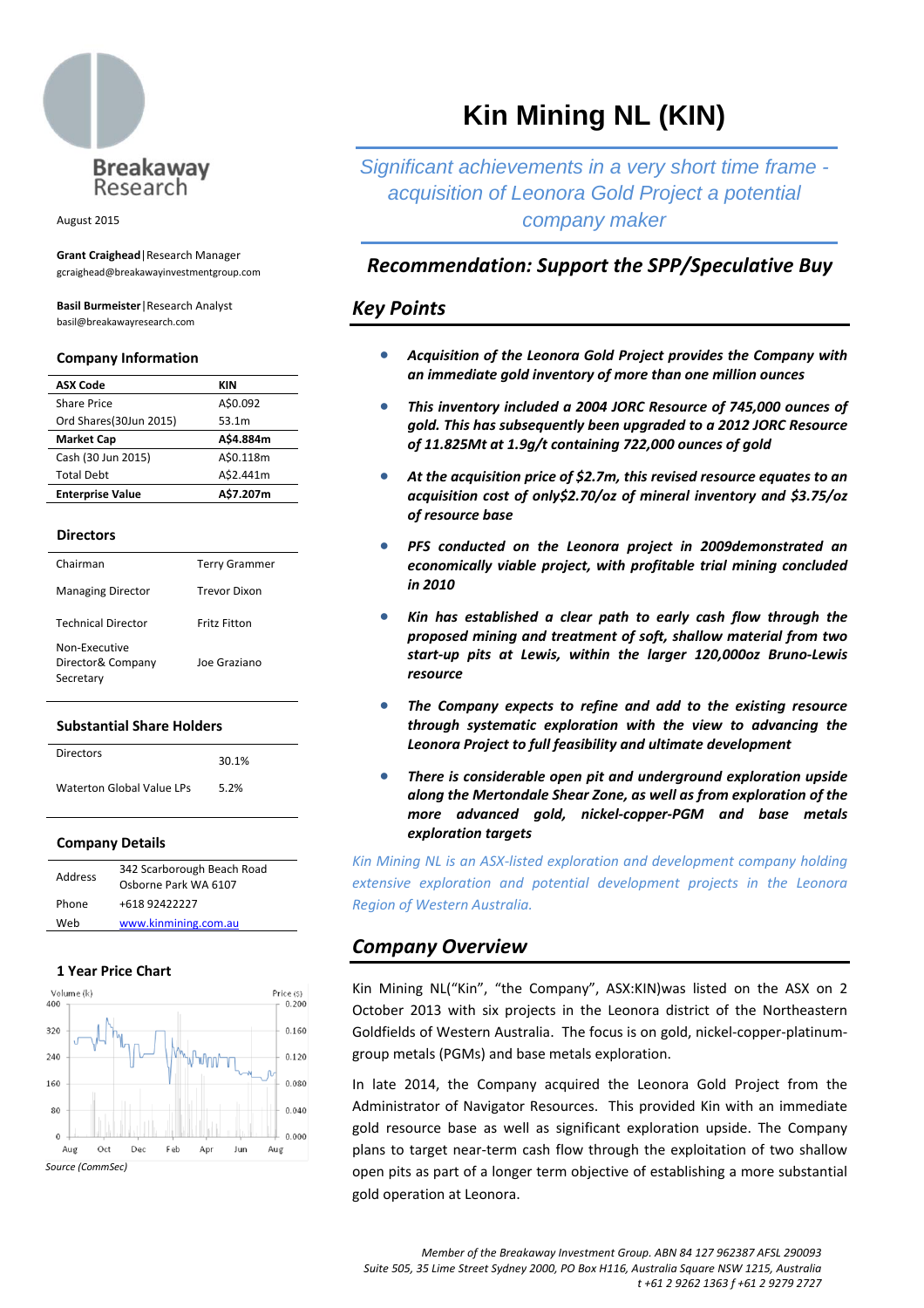

# *Investment Thesis*

### **Significant achievements in a short time frame**

The Company has been listed on the ASX for less than two years and has achieved significant milestones in that brief period of time:

*Successful exploration, acquisition and development opportunities in <2yrs*

- Successful exploration on the IPO assets has defined numerous targets for follow up work
- The acquisition of the Leonora Gold Project (LGP), which is a potential game changer for Kin, at a cost of only \$2.7m
- The LGP provides an immediate million ounce gold inventory, a pathway to near‐term production, the potential to expand production and to develop a moderate‐sized gold project, as well as significant exploration upside
- Secured finance for the LGP and early production program under difficult market conditions
- Asset enhancement and acquisition has largely been achieved with minimal dilution of shareholders' equity

#### **Near‐term cash flow opportunity**

*Good progress on mining and treatment of 'starter pit' ore*

Following on from above, the Company has identified an opportunity for securing early cash flow through the mining and treatment (vat leaching) of shallow material from two 'starter pits' at Lewis, within the larger 120,000oz Bruno‐Lewis resource at Cardinia. The estimated upfront capital of \$1m is low. Historic metallurgical test work indicates gold recoveries of +70%on coarse material. Free dig, shallow supergene ore should account for an inexpensive operating cost of around \$750/oz.

If the Company can meet its production and operating cost targets, even the first phase should generate excess cash. More importantly, the infrastructure would be in place for a phased expansion of more easily accessible material. Funding is in place and pit optimisation and metallurgical test work are well advanced.

# **Potential for a full scale operation at Leonora**

Kin acquired a +1Moz gold mineral inventory, which includes a resource of 745,000 ounces. In 2009, the previous owners of the project conducted a pre‐feasibility study which demonstrated an economically viable project with substantial upside. Since acquiring the Leonora assets, the Company has also defined an Exploration Target of 1.0‐ 1.2Mozs of gold mineralisation at a grade range of 1.6‐2.5g/t.

The existing resources are already largely pit-constrained, suggesting that a reasonable portion of this resource could be converted into economic reserves, providing an opportunity of developing a moderate‐sized gold operation at Leonora.

### **Exploration upside**

Exploration results from the Company's IPO assets have been very encouraging. Like most junior explorers, Kin's exploration effort has been slowed by lack of funding; it is a credit to the Company that so much has been achieved in this tight economic environment. Multiple targets have been identified within the Desdemona Project, including the Gwalia Shear Zone, Kingfisher, Paradise, Annapurna and Pelican Prospects. Through focused exploration and prudent acquisition of additional leases, exploration potential along the Gwalia Shear has been increased from 12km to 26km. High grade gold intersections (up to 32m at 4.29g/t) have also been recorded at the Murrin Murrin Eastern Gabbro Prospect.

*Significant resource base could provide the platform for a medium sized gold operation*

*Numerous targets established on IPO assets...*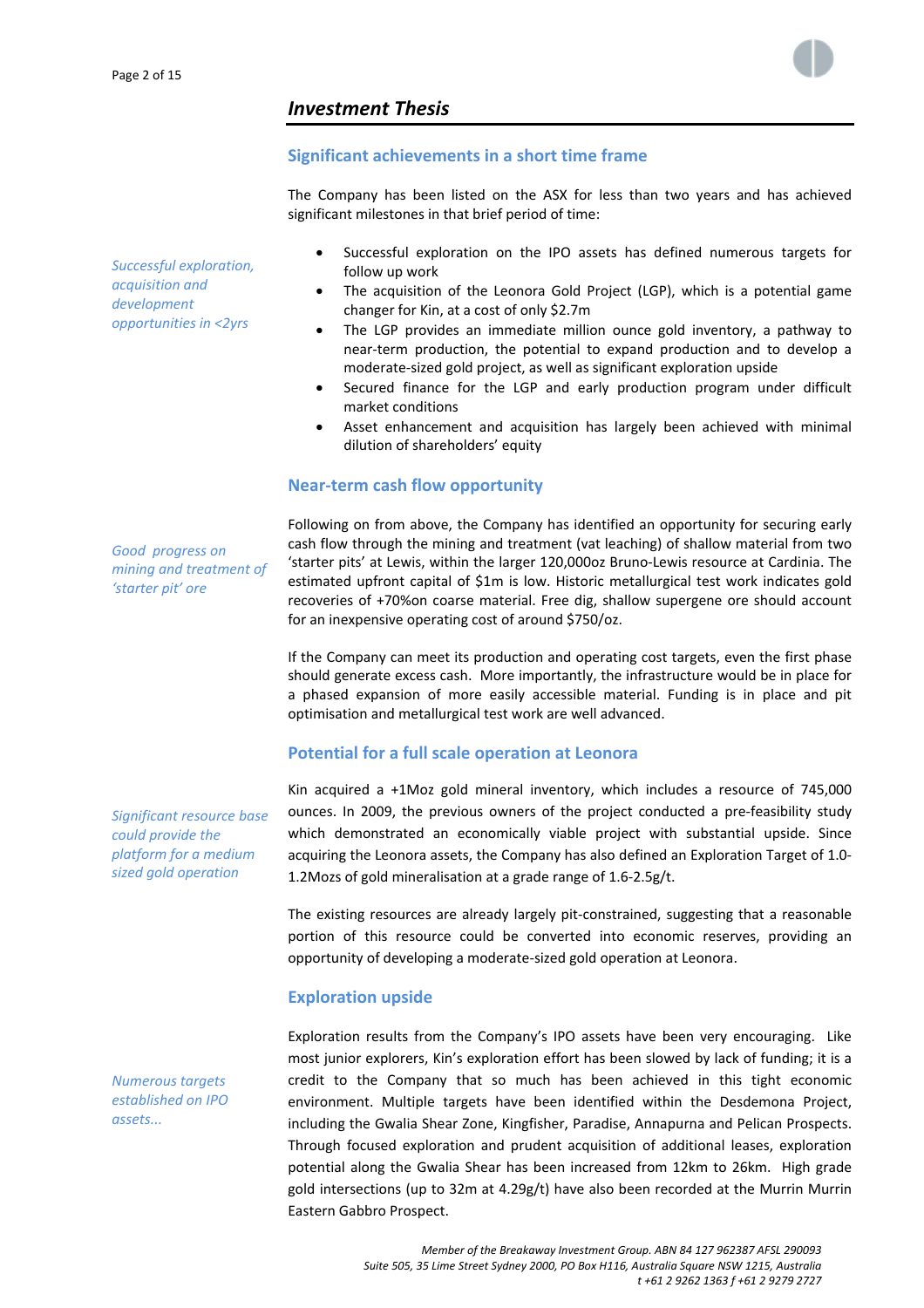#### Page 3 of 15

*...with significant exploration upside from acquisitions*

The exploration upside has been substantially boosted by the Leonora Gold Project acquisition. Although the current resources at the Leonora Project are well defined, the ground along strike is highly prospective. There are areas which have had little modern day mining activity since the 1940s. Immediate exploration targets are shallow deposits to supplement and expand the Company's current early start-up program. Previous drilling has concentrated on near‐surface deposits and little deep drilling has been carried out, despite the presence of high grade underground workings.

### **Team with extensive experience in the Western Australian goldfields**

Kin has a Board and Senior Management with extensive experience across a broad range of disciplines in the mining and exploration industries. In particular, the experience is largely related to discovery and development in Western Australia's North‐Eastern Goldfields. In addition to this vast pool of experience, the Board has demonstrated that it is prepared to support the Company financially, something that has already proven to be very advantageous during recent periods of accessing capital.

### **Risks & Mitigants**

**Technical.** The starter pits have been well planned and while they may provide a relatively low cost mining option, inherent risks nevertheless exist. Cost over‐runs and technical hitches can adversely impact small scale start‐ups. In particular, metallurgical recoveries achieved in practice often fall short of estimates from bench scale test work. The main mitigant is that the mining operations at the Lewis pits have been thoroughly planned. Kin has used a more conservative 50% recovery rate than the +70% achieved in test work and has estimated a break‐even recovery rate as low as 24%.

**Funding.** The single largest risk to Kin is perceived to be on‐going funding. The Company has managed to negotiate innovative agreements for up-front development expenditure and earthmoving, but will require on‐going funding for resource drilling and definition, feasibility studies, exploration and corporate overheads. Directors of the Company have, to date, been very financially supportive, but investor support for current and future equity raisings is the vital mitigant against this risk.

*For the reasons outlined above, Breakaway recommends support for the Share Purchase Plan (SPP) offer and Placement.*

# *Background*

*Kin listed in October 2013*

*IPO assets all in Leonora district*

*Acquisition of Leonora Gold Project announced*

Kin Mining NL (ASX: KIN) was listed on the ASX on 2 October 2013. The initial offer was for the issue of 12.5m shares at a price of 20 cents per share to raise \$2.5m. The Company actually raised \$2.583m under the offer by the issue of 12.918m fully paid ordinary shares at \$0.20. The total number of quoted securities was 23.238m. Restricted securities, held in escrow for between 12 and 24 months, totalled 15.285m.

At listing, the Company had options over, or had applied for, a total of 70 mineral exploration and mining tenements within one of the major gold and nickel regions of Western Australia. Of the \$2.789m of funds available at the time of listing, \$1.250m was set aside as an exploration budget. The six main exploration areas (with exploration budget in parenthesis) were Desdemona (\$350,000), Iron King Group (\$125,000), Murrin Murrin (\$237,500), Redcastle (\$237,500), Mt Flora (\$200,000) and Randwick (\$100,000).

In April 2014, the Company announced that it had signed a binding agreement with the administrator of Navigator Resources Limited (ASX: NAV) to acquire the Leonora Gold

*Technical risks being mitigated by sound planning*

*Team with extensive experience in Eastern*

*Goldfields*

*Ongoing funding a challenge...*

*...being prudently managed by supportive directors*

*Support the SPP*

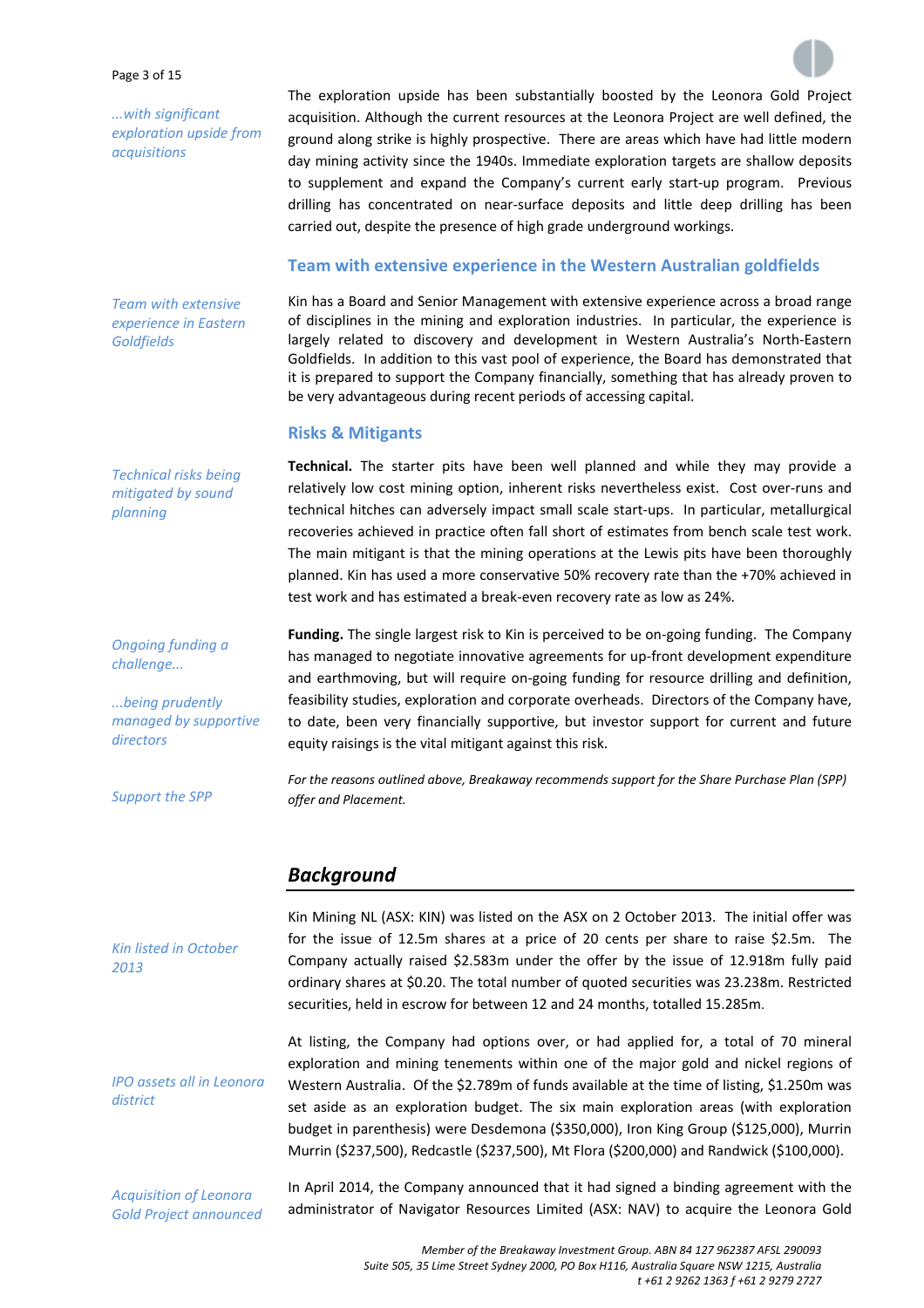

being sought at the general meeting of the Company scheduled for 3 September 2015. Closing date for the SPP is currently envisaged to be 2 September 2015 with the General Offer closing date set at 25 September. The Directors reserve the right to extend a

closing date at any time without notice.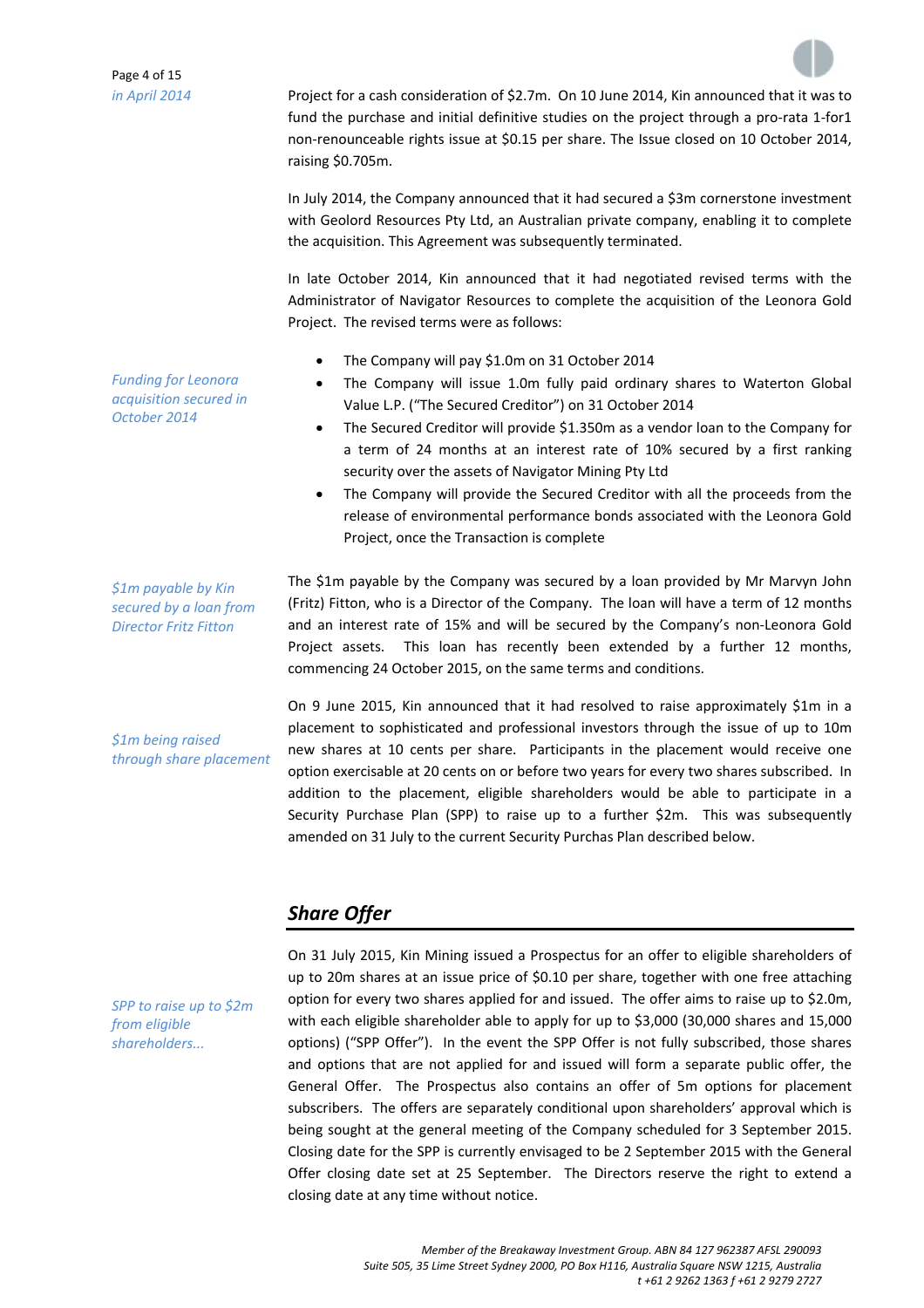*Funds to be used for ongoing exploration, DFS and working capital*





- The completion of a feasibility study on the Leonora Gold Project
- Upgrading 2012 JORC Resources with data that was not included in the original calculation
- Infill and extensional drilling at Mertondale and Cardinia with the main objective of lifting a portion of the Inferred Resources into the Indicated category
- Working capital to assist with the development of the Lewis open pit mining and processing operation

# *Kin Projects*

*All Kin's assets located in North‐eastern Goldfields*

All the Company's assets are located in the greenstone belts of the North‐eastern Goldfields of Western Australia, close to the regional town of Leonora. Gold was first discovered in the Leonora district in 1896 and historical production from the area exceeds 16Mozs. The area is also host to a large number of nickel‐copper‐cobalt mineral deposits.



*Figure 1: Location of Kin Mining NL Projects Source: Kin Mining NL*

# **Leonora Gold Project (LGP), Western Australia**

On 8 April 2014, Kin announced that it had executed a binding term sheet with the administrator of Navigator Resources Limited (ASX: NAV) to acquire the Leonora Gold Project. Consideration was \$2.7m in cash. This followed the appointment of voluntary administrators by Navigator resulting from operating difficulties at the Bronzewing Mine. Navigator had acquired the original Mertondale property from the Administrators of Sons of Gwalia Limited.

#### **Location& History**

*Historic gold production of 316,000 ozs at 4.92g/t*

*LGP acquired from Administrator of Navigator Resources*

> The project is located in the centre of the Eastern Goldfields, approximately 35km northeast of Leonora and 700km northeast of Perth, Western Australia. The tenements collectively referred to by Navigator as the Leonora Gold Project comprise the Mertondale, Cardinia, Gambier Lass and Raeside project areas. The Mertondale Pits (2,3,4 and 5) alone produced 214,300 ozs from 1.720Mt at a recovered grade of 3.87g/t

> > *Member of the Breakaway Investment Group. ABN 84 127 962387 AFSL 290093 Suite 505, 35 Lime Street Sydney 2000, PO Box H116, Australia Square NSW 1215, Australia t +61 2 9262 1363 f +61 2 9279 2727*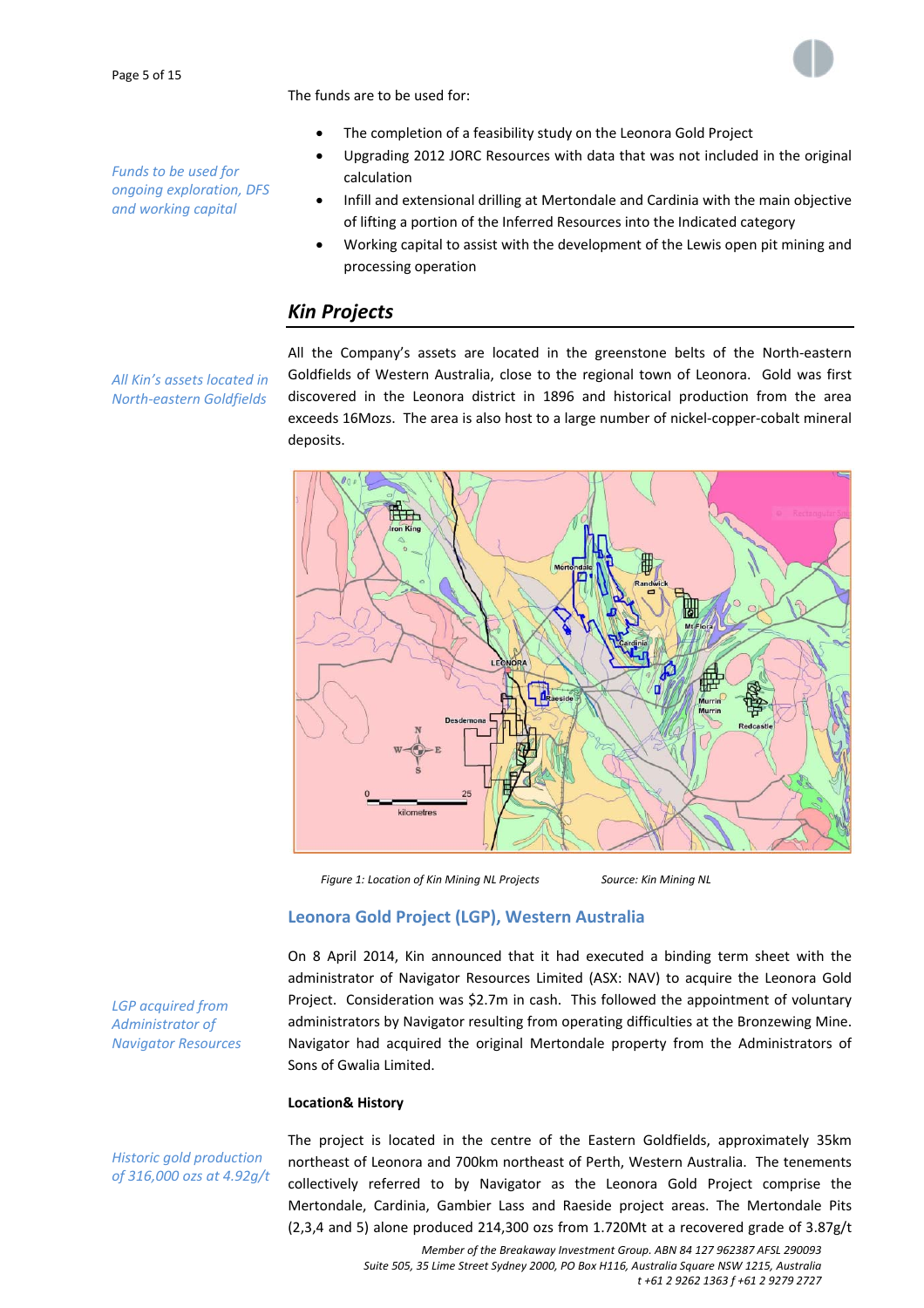between 1986 and 2010, while the Merton's Reward underground produced 60,524 ozs at a recovered grade of  $21.0g/t$  up to 1942. The project area includes a number of historical gold mines in close proximity to Kin's existing assets. Together, these mines have recorded historical gold production of more than 316,000 ozs at a grade of 4.92g/t. Historical exploration expenditure on the properties exceeds \$20m.



*Figure 2: Location plan of LGP highlighting key deposits Source: Kin Mining NL*

#### **Resources**

Kin acquired a 2004 JORC compliant open pit resource of 745,000 ounces with an additional 282,000 ounces beneath or along strike of the open pit designs for a total mineral inventory of more than one million ounces of gold. In May 2015, Kin completed a resource audit to comply with the 2012 JORC code and the resource currently stands at 11.825Mt at 1.9g/t containing 722,300 ounces. More than 70% of the resources are in the Indicated category. The 282,000 ounces outside existing pit shells currently remains as a mineral inventory. At the acquisition cost of \$2.7m, this equates to approximately \$2.70/oz of inventory and \$3.75/oz of resource. Establishing this resource from scratch would probably be 8‐10 times as high. Resource details are shown in Table 1 below.

*Current resource of 11.8Mt at 1.9g/t for 722,00 ozs gold*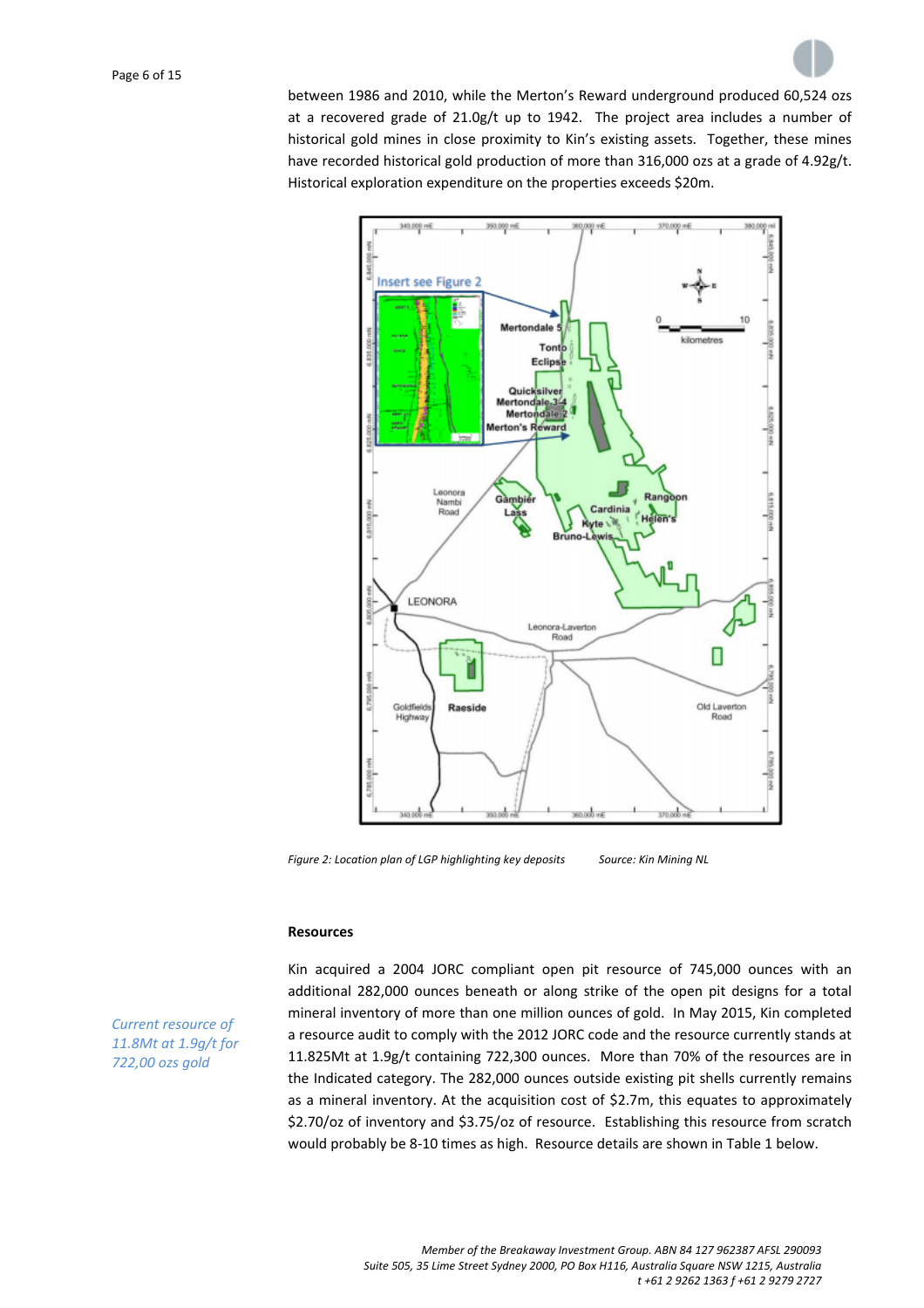# Leonora Gold Project - JORC (2012) Compliant Mineral Resources

| <b>LEONORA GOLD PROJECT</b>                   |                           |      |                            |     |                           |        |     |                        |        |     |
|-----------------------------------------------|---------------------------|------|----------------------------|-----|---------------------------|--------|-----|------------------------|--------|-----|
| <b>Leonora Gold Project Mineral Resources</b> |                           |      |                            |     |                           |        |     |                        |        |     |
| Project<br>Area                               | Lower<br>cut-off<br>grade |      | <b>Indicated Resources</b> |     | <b>Inferred Resources</b> |        |     | <b>Total Resources</b> |        |     |
|                                               | g/t<br>Au                 | Mt   | g/t Au                     | koz | Mt                        | g/t Au | koz | Mt                     | g/t Au | koz |
| Mertondale*                                   |                           |      |                            |     |                           |        |     |                        |        |     |
| Mertondale 3 4                                | 0.7                       | 0.87 | 2.3                        | 65  | 0.66                      | 2.1    | 45  | 1.53                   | 2.2.   | 110 |
| Merton's Reward                               | 0.7                       | 1.01 | 2.7                        | 87  | 0.07                      | 1.7    | 4   | 1.08                   | 2.6    | 91  |
| Tonto                                         | 0.7                       | 0.97 | 1.9                        | 60  |                           |        |     | 0.97                   | 1.9    | 60  |
| Eclipse (Tonto North)                         | 0.7                       | 0.62 | 1.8                        | 35  | 0.25                      | 1.7    | 14  | 0.87                   | 1.8    | 49  |
| Mertondale 5                                  | 0.7                       | 0.32 | 3.2                        | 33  | 0.16                      | 2.7    | 13  | 0.48                   | 3.0    | 46  |
| Quicksilver (Tonto South)                     | 0.7                       | 0.55 | 1.8                        | 31  | 0.11                      | 2.1    | 8   | 0.66                   | 1.8    | 39  |
| <b>Subtotal Mertondale</b>                    |                           | 4.34 | 2.2                        | 311 | 1.25                      | 2.1    | 84  | 5.59                   | 2.2    | 395 |
| Cardinia <sup>84</sup>                        |                           |      |                            |     |                           |        |     |                        |        |     |
| Bruno-Lewis Exploration                       | 0.7                       | 1.04 | 1.1                        | 37  | 1.52                      | 1.3    | 63  | 2.56                   | 1.2    | 100 |
| Helen's North                                 | 0.7                       | 0.63 | 1.2                        | 24  | 0.13                      | 1.1    | 5   | 0.76                   | 1.2    | 29  |
| Kyte                                          | 0.7                       |      |                            |     | 0.31                      | 1.6    | 16  | 0.31                   | 1.6    | 16  |
| Rangoon                                       | 0.7                       | 0.09 | 1.8                        | 5   | 0.23                      | 1.3    | 9   | 0.31                   | 1.4    | 14  |
| Lewis Grade Control                           | 0.7                       | 0.29 | 1.4                        | 13  |                           |        |     | 0.29                   | 1.4    | 13  |
| Bruno Grade Control                           | 0.7                       | 0.11 | 1.4                        | 5   | 0.03                      | 1.1    | 1   | 0.15                   | 1.3    | 6   |
| Helen's South                                 | 0.7                       | 0.19 | 1.8                        | 11  | 0.01                      | 1.3    | Ō   | 0.20                   | 1.7    | 11  |
| Lewis South                                   | 0.7                       |      |                            |     | 0.10                      | 1.3    | 4   | 0.10                   | 1.3    | 4   |
| Subtotal Cardinia                             |                           | 2.35 | 1.3                        | 95  | 2.44                      | 1.3    | 98  | 4.79                   | 1.3    | 193 |
| Raeside                                       |                           |      |                            |     |                           |        |     |                        |        |     |
| Michelangelo-Leonardo                         | 0.7                       | 1.28 | 2.7                        | 111 |                           |        |     | 1.28                   | 2.7    | 111 |
| Forgotten Four                                | 0.7                       | 0.07 | 3.0                        | 7   | 0.10                      | 2.1    | 7   | 0.17                   | 2.5    | 14  |
| Krang                                         | 0.7                       | 0.11 | 2.6                        | 9   |                           |        |     | 0.11                   | 2.6    | 9   |
| <b>Subtotal Raeside</b>                       |                           | 1.47 | 2.7                        | 127 | 0.10                      | 2.1    | 7   | 1.57                   | 2.6    | 134 |
| <b>TOTAL</b>                                  |                           | 8.16 | 2.0                        | 533 | 3.665                     | 1.6    | 189 | 11.825                 | 1.9    | 722 |

Resource estimate by McDonald Speijers, 2009 with Merton's Reward depleted by McDonald Speijers in 2010.  $\ddot{\phantom{0}}$ 

Resource estimate by Runge Limited, 2009 with Bruno Grade Control depleted by Runge in 2010.

Notes: Assay top cuts for Mertondale and Raeside are variable but generally between 10-20g/t Au and are 15g/t Au at Cardinia. No<br>allowance has been made for dilution or ore loss. All resources are constrained by open pit s

*Table1: Leonora Gold Project: Mineral Resource Estimates Source: Kin Mining NL*

#### **Pre‐Feasibility Study**

A pre‐feasibility study (PFS) was completed by Navigator Resources in March 2009. The PFS investigated open pit mining at Mertondale, Cardinia, Tonto‐Eclipse and Raeside to deliver1Mtpa of ore to a centrally located treatment facility at Merton's Reward. Estimated plant feed within the base case A\$1,250 pit shell was 6 Mt at 1.8g/t gold, with average production of 53,000 ounces of gold per annum recovered over a 6 year mine life. The open pits were planned to be mined via conventional benching using a hydraulic excavator and 100t dump trucks. Mining costs were based on independent mining contractor estimates that were in line with contract mining benchmark figures. Average mining costs equated to A\$18.00 per/tonne of ore treated.

Three processing alternatives were considered in the PFS:

- 1. A stand‐alone carbon‐in‐leach (CIL) processing facility;
- 2. A heap leach option; and
- 3. A toll treatment option.

Selection of the base case processing option included consideration of capital and operating costs, as well as operability, maintainability, technology and process risk. A stand‐alone CIL treatment plant was considered to have the advantage of maximising

*PFS in 2009 based on 1Mtpa producing >50,000 ozs pa for 6 years...*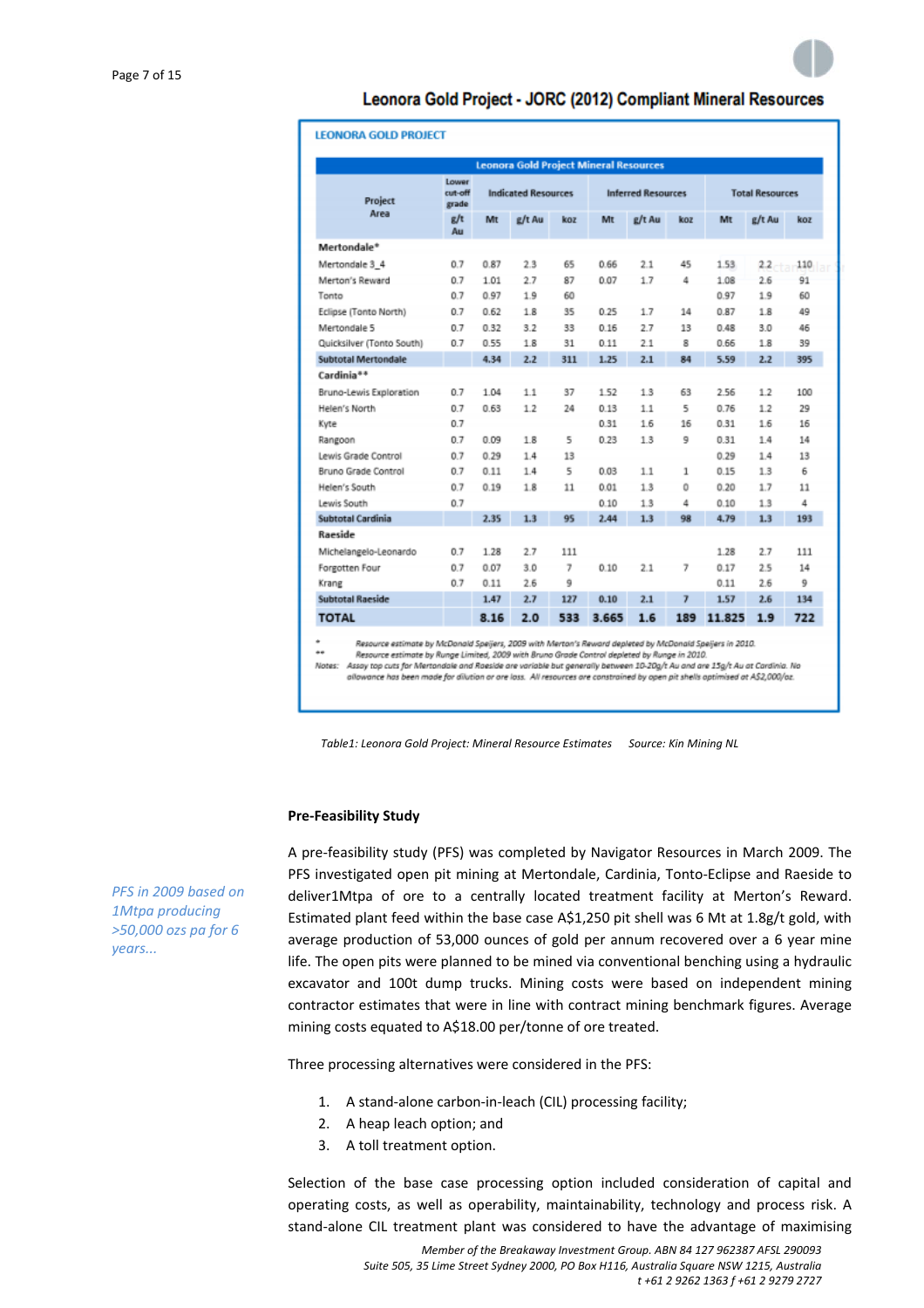Page 8 of 15

*...demonstrated economically viable project*

gold recovery from the resource, and was expected to produce the optimum return in an escalating gold price environment. The main disadvantage was a higher start‐up capital expenditure. The capital cost of the treatment plant was estimated on the basis that it would require additional equipment in order to ensure that the metallurgical recovery from the plant was maximised.

The PFS demonstrated a robust and economically viable project with substantial upside.

#### **Trial Mining**

*Profitable trial mining...* A trial mining and milling program was carried out at Leonora between February and June 2010. A total of 74,200 tonnes of ore was milled at St Barbara Limited's Leonora processing facility recovering 4,876 ounces at an average recovery of 97.9%. Following the favourable results, a further 39,800 tonnes were treated at Bronzewing, recovering 2,773 ounces at a recovery of 94.2%.

> Mining from the trial pits at Bruno and Mertondale 2 was profitable. Importantly, there was a significant (+30%) positive grade reconciliation compared to the pre-production grade estimates of the pit material.

#### **Independent Valuation**

*...with +ve grade reconciliation*

*Project independently valued at \$8.4m*

*production through two*

*starter pits...*

The Independent Valuation of the Leonora Gold Project by Optiro Pty Ltd in December 2014 assigned a value of between \$3.0m and \$13.4m, with a preferred value of \$7.5m, for the existing resources as well as \$0.9m (range \$0.8m to \$1.1m) for exploration potential i.e. a preferred value of \$8.4m for the mineral assets.

#### **Fast‐tracking gold production**

*Opportunity to fast‐track* In an announcement on 19 December 2014, Kin advised that it had identified an outstanding opportunity to fast-track its gold production at Leonora. Following interrogation of the extensive project database, the Company identified potential start‐ up pits known as Lewis East and Lewis West, located within the larger 120,000 oz Bruno‐ Lewis resource at Cardinia. The gold mineralisation is hosted in a supergene blanket that covers the entire Lewis resource which predominantly sits between 6m and 25m below surface. The starter pits are located within this larger supergene deposit and represent shallow, free‐dig material which eliminates blasting costs. These two pits are designed to generate cash flow as they focus on higher grade ore close to surface. On site vat leaching is envisaged as the quickest and lowest cost treatment option. Close spaced grade control RC drilling that has been completed from surface covering the entire starter pits should further reduce start-up costs. The development is modular in concept, allowing for ease of expansion as the project develops.

> Advanced mine plans, metallurgical test work and pit optimisation studies are in place. Historically metallurgical test work indicated a >70% gold recovery on the coarser material. However, the Company has conservatively used a 50% recovery in its studies. The indicative capital requirement of the first stage of production – to mine and treat the first 50,000t of ore at Lewis- is in the order of  $$1m$ . At a grade of  $2.17g/t$  and metallurgical recovery of 50%, gross income in excess of \$2.5m would be generated at a gold price of A\$1,500/oz. Operating costs have been estimated at \$750/oz, providing a fairly healthy gross margin.

> In late February 2015, the Company announced \$1m in funding for the development of trial mining pits. The investor, ACN 112 940 057 Pty Ltd, agreed to invest up to \$1m in three tranches:

*...should generate revenue of +\$2.5m and profits at current gold price*

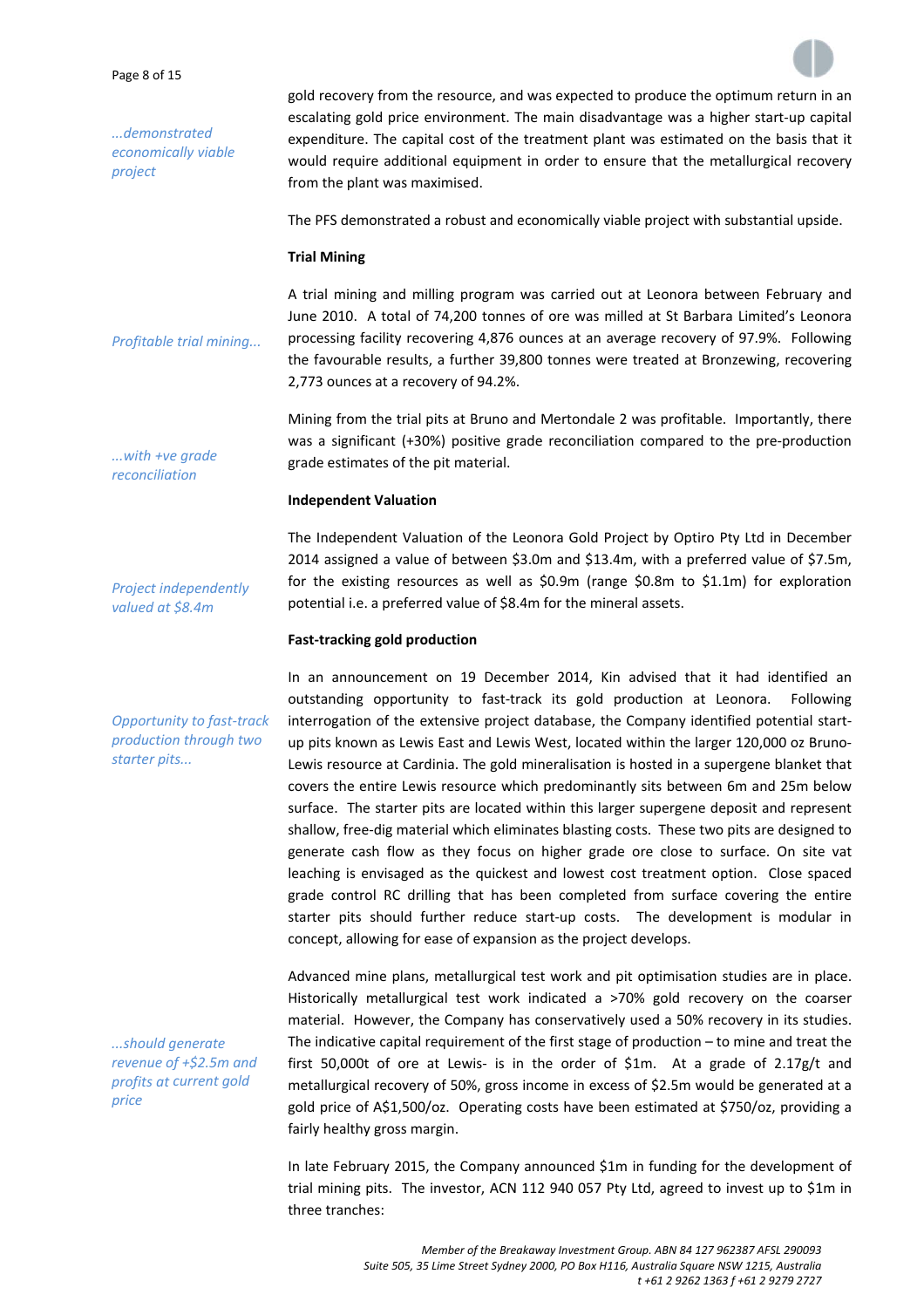*\$1m financing of the development secured in Feb 2015*



- 1. Tranche 1 Placement of 833,333 Ordinary Shares at \$0.12 for an investment of \$100,000 on execution of the Subscription Agreement
- 2. Tranche 2 A \$400,000 Convertible Note Facility based on 400,000 Convertible Notes convertible into ordinary shares in Kin, payable on Kin receiving mining approval from the Department of Mines and Petroleum
- 3. Tranche 3 A \$500,000 Convertible Note Facility based on 500,000 Convertible Notes converting into Kin shares, payable on Kin completing the construction of the infrastructure required and commencing mining operations

Each note will convert into one fully paid ordinary share at a discount to the 30 day VWAP, the discount dependent on the share price. The notes will mature after 2 years. Kin has the option to repay \$1.2m over the two year period either through the right to the physical gold extracted or through cash flow generated.

The Company has recently received mining approvals from the Department of Mines and Petroleum to carry out mining activities on Mining Leases covering the Lewis pits. It has also entered into a Memorandum of Understanding with Advanced Mining & Civil Pty Ltd (AMC) to provide open pit mining and civil earthmoving activities at Lewis and the Leonora Gold Project. The main terms and conditions are that AMC commits to invest \$500,000 in Kin via a staged placement of shares, Kin commits to provide AMC with up to \$2m of open pit and civil earthmoving activities and Kin provides all fuel for the mining operations.

The Company has also made considerable progress in relation to the establishment of a larger, sustainable gold operation. Pit optimisation studies have been completed for each of the key deposits and metallurgical studies indicate recoveries of +95%. Once the starter pits are underway, the Company expects to proceed to a Bankable Feasibility Study (BFS). All development pathways will be explored, including a stand‐alone plant, toll treatment and regional consolidation opportunities.

#### **Exploration**

In mid‐February, Kin announced that following the examination of historic diamond drill core at the Tonto and Quicksilver gold deposits at Mertondale, it had identified the potential for Volcanic hosted Massive Sulphide (VMS) base metal mineralisation.

During the March 2015 quarter, Kin delineated an exploration target of 1.0Mozs to 1.2Mozs at grades ranging between  $1.6g/t$  and  $2.5g/t$ . Nine exploration targets that represent strike or depth extensions of the delineated 2012 JORC Resources have been defined along the Mertondale Shear Zone. Multiple mined and unmined gold deposits already exist within the shear hosted structure, stretching for more than 10km from Mertondale 5 in the north to Merton's Reward in the south. Kin believes that Merton's Reward has potential for an underground resource, as historically the mine returned the extremely high grade of 21g/t for 60,524 ozs. Underground potential also exists at Mertondale 3 / 4 and Tonto.

# **Desdemona Project (gold, nickel‐copper‐PGMs) (100%)**

*Significant gold mineralisation at Pelican prospect*

The project covers a total area of approximately 180km<sup>2</sup>.and comprises ELs, one ELA, one ML and six PLs. The tenements lie between 3and 29kms south and along strike from the Sons of Gwalia mine which has had historic production in excess of 7Mozs. Significant gold mineralisation has been identified over an area of 1,600m x200m at the Pelican

*Exploration target of 1.0‐ 1.2Mozs along Mertondale Shear Zone*

# *Mining approvals recently received*

*Steady progress on establishing larger gold*

*operations*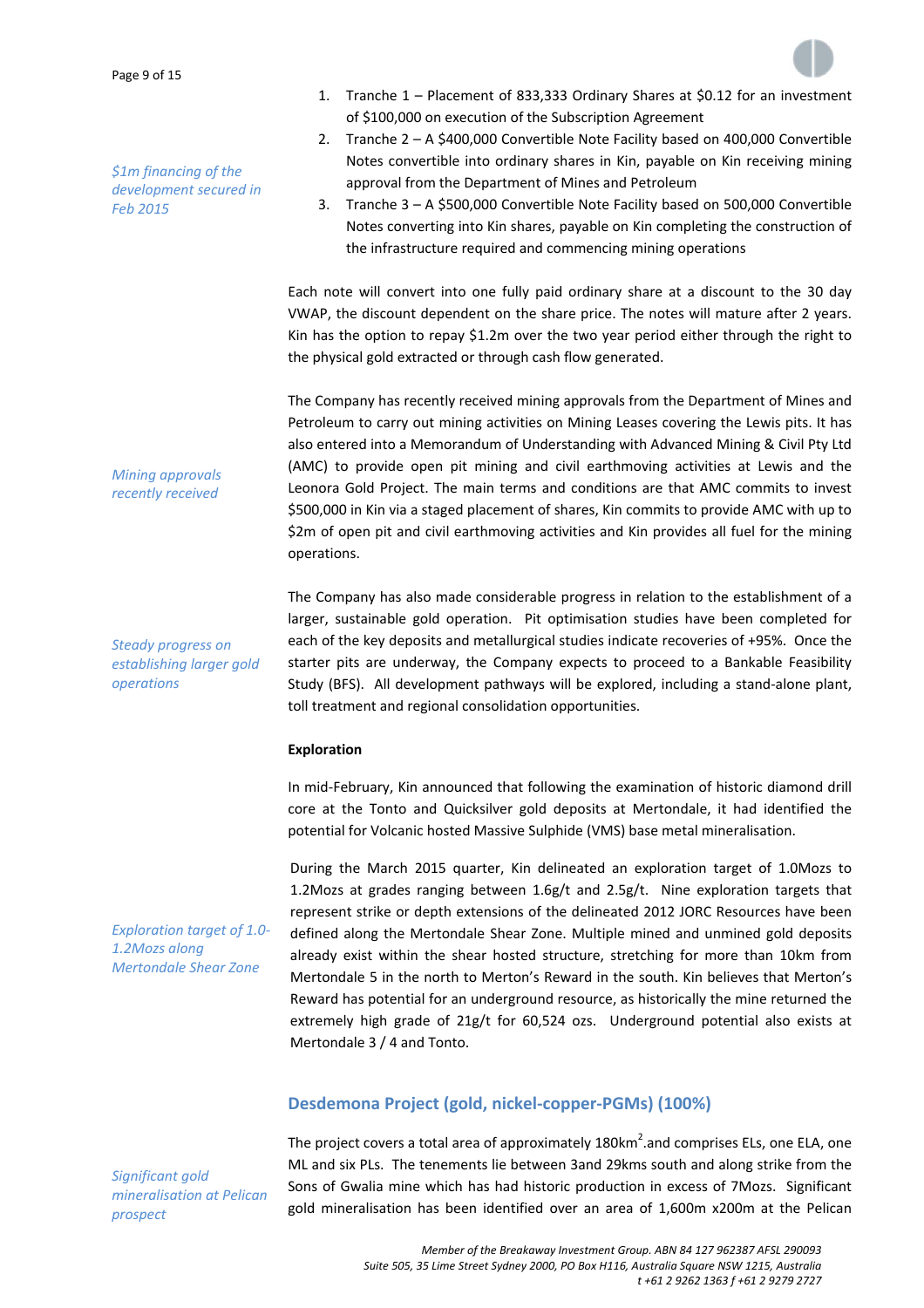*..*

*.*



Prospect where early shallow aircore drilling returned a best result of 8m at 22.5g/t from 60m. Drilling also intersected significant Ni‐Cu‐PGM‐Co‐Au at the Kingfisher Prospect. Previous exploration of the project area was hindered by the presence of widespread transported cover and deep clay overburden, resulting in many RAB drilling programs failing to reach targeted depths.

Three RC holes were drilled at the Pelican Prospect in the second round of drilling. Two anomalous four metre composite results were obtained from one of the holes. These composite results were re-assayed by fire assay as 1m splits. Best result was 3m at 1.04g/t.



*Figure 3: Regional geological interpretation of Desdemona highlighting target areas Source: Kin Mining NL*

*Member of the Breakaway Investment Group. ABN 84 127 962387 AFSL 290093 Suite 505, 35 Lime Street Sydney 2000, PO Box H116, Australia Square NSW 1215, Australia t +61 2 9262 1363 f +61 2 9279 2727*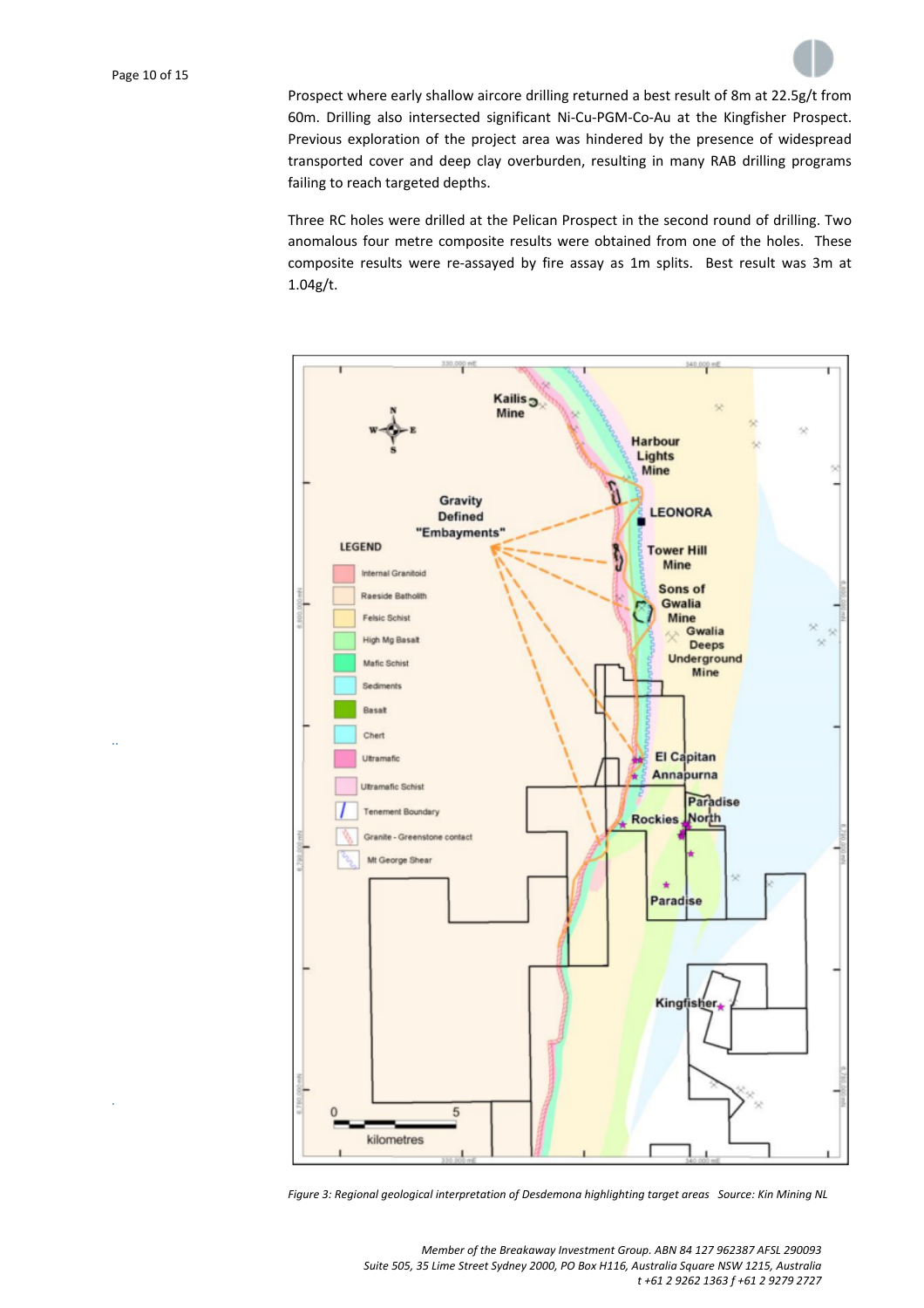

Approvals were granted for the drilling of four RC holes at the Mary Bore Igneous Complex to test the source of a strong magnetic response as well as structural targets for gold mineralisation. The drilling is to be carried out under the Western Australian Government's Exploration Incentive Scheme (EIS) under which the State Government will co-fund the drilling operations.

*EM surveys followed up with drilling for Ni‐Cu‐ PGM mineralisation* Compilation of historic data in July 2014 revealed numerous bedrock nickel‐copper‐PGM intersections at the basal contact of an intrusive ultramafic unit at Kingfisher, just south of Leonora. Historical diamond drill intersections from the 1970s and 1980s assayed up to 2.0% Ni and 4.8% Cu over narrow widths with platinum and palladium values of 1.55g/t and  $6.51g/t$  over 1.8m in one hole. As a follow up, Kin conducted a surface Moving Loop Electromagnetic (MLEM) Survey, which identified two strong bedrock electromagnetic (EM) conductors. Historical intersections comprising disseminated and massive nickel‐copper sulphide mineralisation with PGM enrichment has have been confirmed in the middle of the magnetic high over a strike length of 450m. An initial 3‐ hole drill program for approximately 900m targeting the first of the anomalies commenced in late October 2014. Elevated nickel values were intersected from 200m to 232m in both holes, which correlates to the approximate depth of the conductor. Kin's geological team believes that the conductor was narrowly missed due to unexpected drill hole curvature away from the target. Further drilling is planned.

*Additional tenements secured...*

*...extends strike length of Gwalia Shear to 24km*

In early 2015, the Company announced that it had secured two additional highly prospective tenements that cover the Gwalia Shear Zone. The newly granted tenements are immediately south of the Sons of Gwalia mine and cover the same ultramafic and mafic volcanic sequences that host the Sons of Gwalia mine. The strategically positioned tenements complement the Company's existing holdings and expand the lease holdings along the Gwalia Shear Zone to 24 continuous strike kilometres.

# **Iron King Group (gold, base metals) (100%)**

*Multiple drill targets at Iron King*

The project comprises 8 contiguous PLs covering an area of approximately 11.8km<sup>2</sup>, about 45km NNW of Leonora and approximately 14km NW of the 3.7Moz King of the Hills Gold Mine. The main exploration focus is on gold, with some VMS-style base metal potential. Several historic gold workings occur within the project area, some of which were high grade. Kin has identified a large number of 'walk‐up' drill targets.

The Company's second round of RC drilling, which started in February 2014, included targets at Blue Spec, Crystal Ridge and Reeds United. Four RC holes were drilled at the three prospects. Several intervals in two of the holes returned anomalous results with the best result being 1m at 1.64g/t.

### **Murrin Murrin Project (gold, base metals) (100%, other than M39/279)**

The Murrin Murrin Project comprises 14 Ps and 1ML covering an area of 22 $km^2$  and is located approximately 10km south of Glencore's Murrin Murrin nickel cobalt laterite project. Historic gold workings occur within the tenement block and several small open pit mines operated nearby in the late 1980s. Shallow drilling shows gold associated with shallowly dipping 'stacked' quartz veins; deeper drilling will be required to test the full potential of the area.

*Encouraging results from drilling at Eastern Gabbro Project*

An initial 17‐hole RC drilling program commenced at the Eastern Gabbro Prospect within the Murrin Murrin project area in early November 2013. Early results from the program included supergene and primary gold intersections of 24m at 2.26g/t and 32m at 1.29g/t (4m sample lengths), as well as  $+1g/t$  intersections in 9 other holes. Sampling at 1m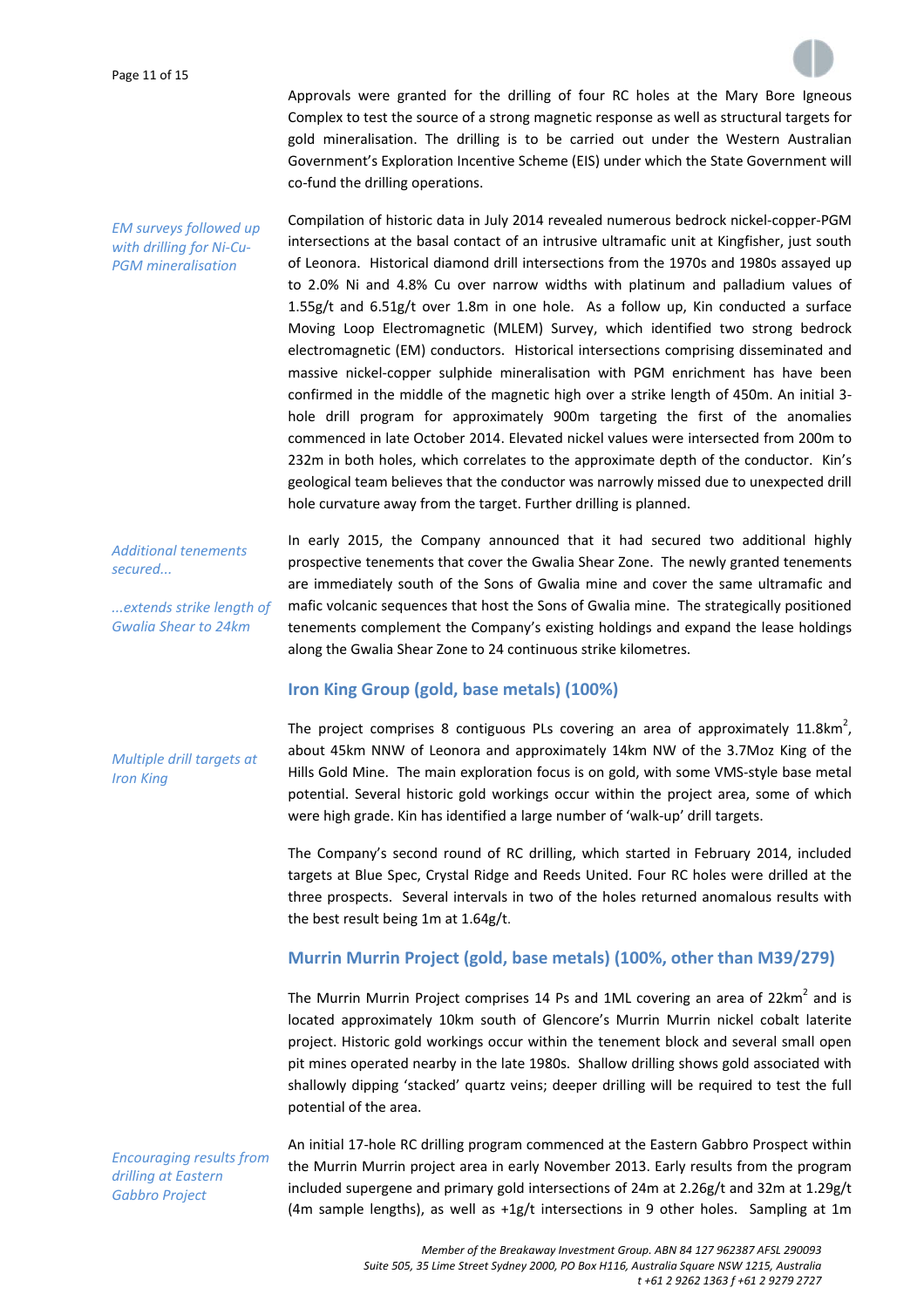Page 12 of 15

intervals returned results of 25m at  $3.16g/t$ , 17m at  $1.11g/t$  and 8m at  $3.52g/t$ . Follow up drilling was scheduled to commence within a month.

*...followed by some spectacular intersections* As part of the second round of RC drilling completed in March 2014, Hole MM13RC013, which ended in strong mineralisation at 87m to 88m (1m at 36g/t), was deepened. The extended hole returned a high grade first metre assay of 32.45g/t between 88 and 89m. Both these spectacular results are within a broader high‐grade mineralised zone assaying 17.2g/t over 5m from 87m to 92m. Further significant results were recorded in another three holes.

# **Redcastle Project (gold) (100%, other than P39/4930)**

*Historic workings require drill testing*

This project is gold focused and comprises 15 Ps covering an area of  $24.8 \text{km}^2$  in the vicinity of the historic Redcastle Mining Centre located approximately 64km east of Leonora. A number of historic workings occur within the project area, most of which have never been properly drill tested.

# **Flora Project (gold, Ni‐Co laterite) (100%)**

*Numerous historic workings, many not drill tested*

The project is located approximately 45km northeast of Leonora and comprises 12 Ps covering an area of 21.4km<sup>2</sup>. Numerous historic workings occur within the tenement block, many of which are associated with swarms of north easterly trending sulphidic quartz veins. Many of the old workings have not been drill tested. In addition, two nickel‐cobalt laterite prospects have been identified.

# **Randwick Project (gold) (100%)**

*Four undercover targets identified*

The project comprises 10 Ps covering an area of  $12.1 \text{km}^2$  and is located about 45km northeast of Leonora near the historic Randwick mining centre last worked in the late 1980s. The focus is on gold. Numerous workings, including the high grade Golden Chain mine, lie within the tenements. Kin has identified four structural targets, all under cover, associated with interpreted major fault intersections that will require drill testing.

# *Breakaway's View*

*Early cash flow sets the company apart* As recently as 4‐5 years ago, small scale start‐ups, similar to that envisaged at the Leonora Gold Project, were not favoured by the market. However, attitudes have changed, particularly during the period of a low Australian gold price, and there is now a more positive approach to a phased entry into production. The emphasis must be positive cash flow, not cash flow *per se*. Provided Kin can meet its technical expectations and estimated costs, solid margins should exist at a gold price in excess of A\$1,500/oz.

> Funding remains the greatest challenge for all exploration and development juniors. However, more innovative means of financing are being introduced, and Kin continues to explore a range of possibilities in its capital‐raising efforts.

*Projects at different stages of maturity* One of Kin's major advantages is that it is not a single‐project company. It has a number of projects at various stages of maturity – comprising short term production opportunities, enhancement of existing resource bases with a view to larger scale production, and exploration projects that range from advanced to early stages. While the main focus is obviously on gold, Ni‐Cu‐PGM and base metal opportunities also exist.

*Management has*

Furthermore, Breakaway believes that the highly experienced team at Kin has done an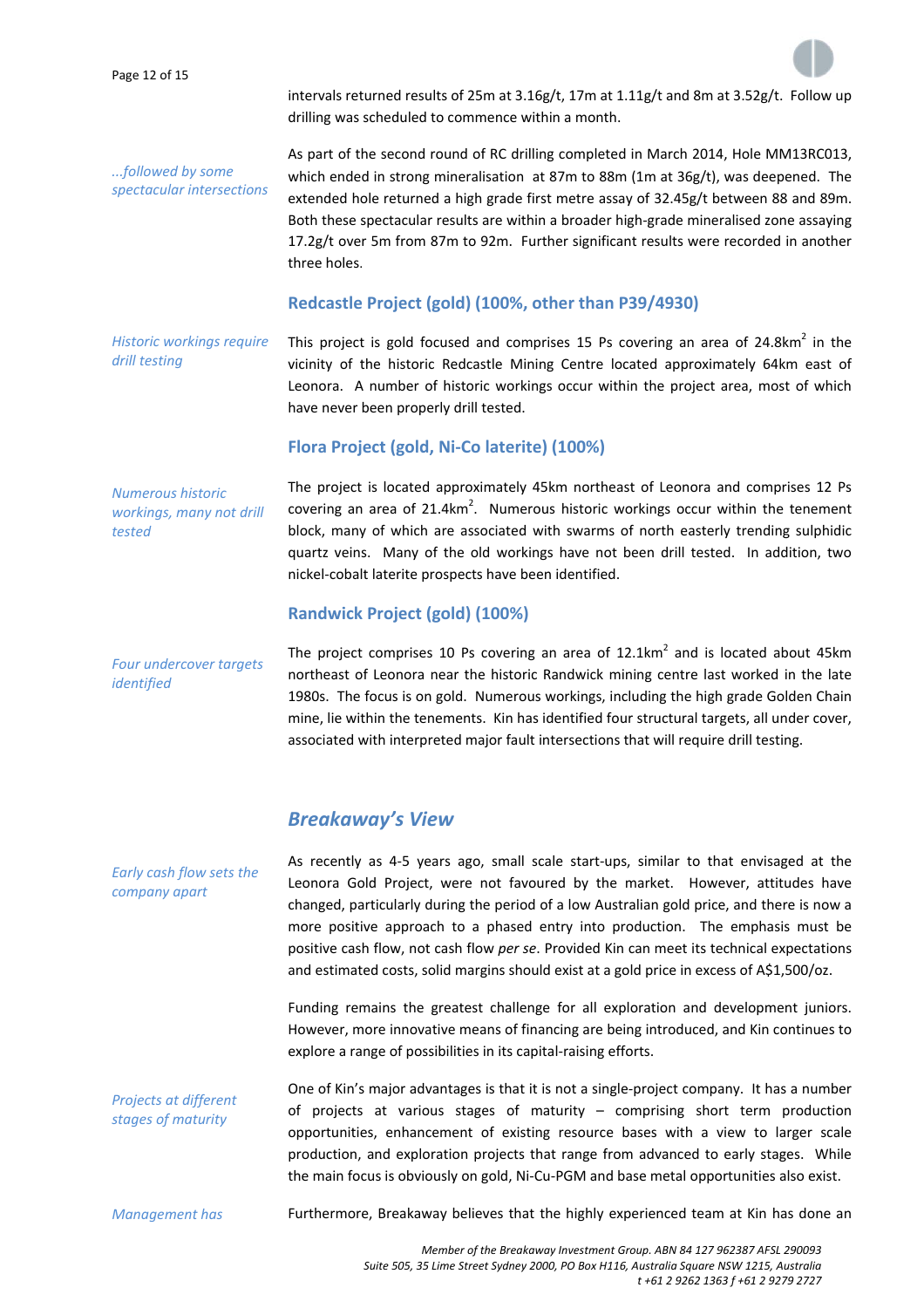Page 13 of 15 *achieved a great deal in 2 years...*

*Support KIN through SPP and placement*

excellent job to progress the Company on a number of fronts in a very short period of time. Prudent financing and the subsequent management of these funds has been an essential part of the process

We therefore recommend:

- existing shareholders support the Share Purchase Plan offer,
- potential professional and sophisticated investors support the Placement, and
- other investors consider Kin Mining as a Speculative Buy

### *Kin Mining NL Directors*

**Terry Grammer** is a geologist with more than 35 years' experience in mining and mineral exploration in Australia, Africa, east Asia & New Zealand. He has been based in Western Australia since 1988 and has extensive professional experience in the exploration of gold, base metals and some industrial minerals. He was a founder and promoter in 1999 of the successful nickel miner Western Areas NL, and was exploration manager of the company from 2000 until retiring in 2004. Since then, he has been involved in company promotion, company financing and project acquisition.

Mr Grammer is currently a non‐executive Director of Great Western Exploration (ASX:GTE) a gold and nickel sulphide mineralisation exploration company. He is also a non – executive director of Sirius Resources NL (ASX:SIR), a mineral exploration company. He was previously a director of Fortis Mining Ltd (ASX:FMJ) and non – executive Chairman of South Boulder Mines Ltd (ASX:STB).

Mr Grammer was awarded the Association of Mining and Exploration Companies' Joint Prospector of the Year Award in 2000 for the discovery in 1997 of Jubilee Mines Cosmos Nickel Deposit.

**Managing Director Trevor Dixon** is a businessman with more than 25 years' experience in the mining and exploration industry as an earthmoving contractor to the industry and as a private individual identifying prospective mineral areas and subsequently acquiring project areas of interest. He has been a founding vendor to a number of companies including Jubilee Mines NL, Terrain Minerals Ltd (ASX: TMX) and Regal Resources Ltd (ASX: RER).

> During his time in the industry he has had joint venture partners including Newcrest Mining Ltd, Independence Group NL, St Barbara Ltd, Normandy Poseidon, Ashton Mining, and currently holds Joint Venture/Royalty agreements with Xstrata Plc, Regal Resources Ltd and A1 Minerals Ltd.(Now Stone Resources Ltd).

> Mr Dixon's management experience in the areas of contractual outcomes, Mining Act regulatory procedures and standards, tenement management and long history of Native Title negotiations and resolutions make him suitable for the role of an Executive Director of KIN Mining NL.

> *Member of the Breakaway Investment Group. ABN 84 127 962387 AFSL 290093 Suite 505, 35 Lime Street Sydney 2000, PO Box H116, Australia Square NSW 1215, Australia t +61 2 9262 1363 f +61 2 9279 2727*  Between 1969 and 1987, **Fritz Fitton** worked as senior geologist for several international





**Non‐Executive Chairman**

*Terry Grammer*

*Trevor Dixon*

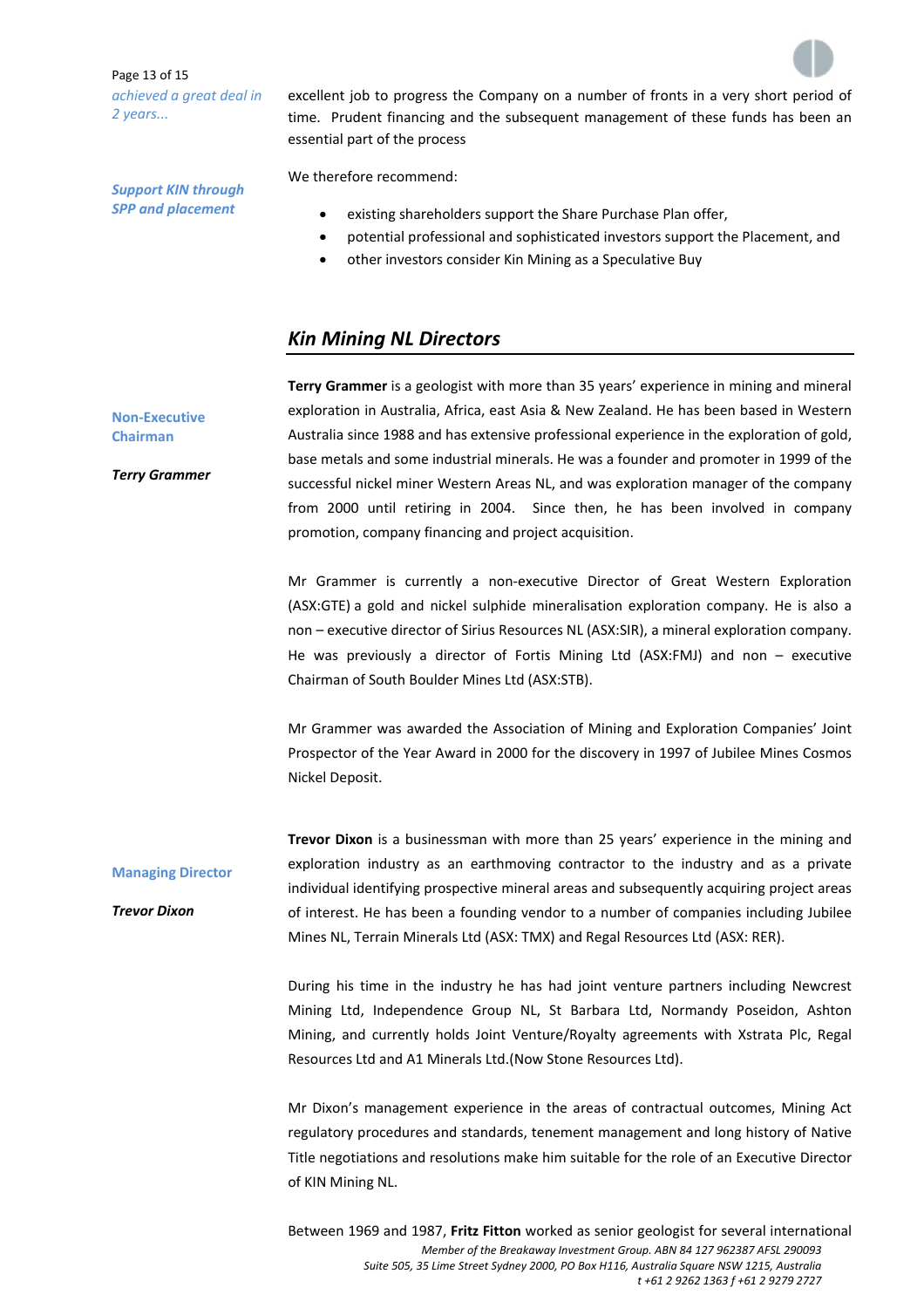#### Page 14 of 15

#### **Non‐Executive Director**

*Fritz Fitton*

**Non‐Executive Director& Company**

**Secretary**

*Joe Graziano*

mining companies, during which time he was involved in several world class mineral discoveries. In 1987 Mr Fitton founded Geological & Mining consulting firm Maprock Pty Ltd based in Perth WA. Since its formation, Maprock has been responsible for the preparation of numerous Independent Geological Reports for inclusion in prospectuses for successful IPO's such as Jubilee Mines, Berkeley Resources, Trafford Resources Athena and Scotgold.

Mr Fitton is a long standing Member of both the AusIMM and AIG professional bodies and as such is recognised to be a "Qualified Person" for such purposes as ASX releases and the quantification of JORC mineral resources.

Throughout his career Mr Fitton has been responsible (either as an individual or part of a team) for the discovery of numerous major economic mineral deposits several of which are still in production (e.g. Scuddles‐Golden Grove Cu‐Zn‐Au (WA), Elura Zn‐Pb‐Ag (Cobar NSW) and Harbour Lights Au (WA). More recently he was involved in the discovery of the Wilcherry Hill high‐grade magnetite deposits near Whyalla in South Australia now being mined by Ironclad/Trafford Resources. Mr Fitton has also carried out exploration for a diverse range of mineral commodities in many overseas countries (e.g. China, Fiji, South Africa, Botswana, Uganda and the Balkans). Mr Fitton is currently on the board of or advisor to several private WA based exploration companies with interests in Australia and a number of overseas countries.

**Joe Graziano** is a Chartered Accountant with corporate and company secretarial experience. He has experience in capital raisings, ASX compliance and regulatory requirements and is currently a director of Crowe Horwath, (Perth). Mr Graziano has 22 years' experience in business, financial and taxation advice to listed and unlisted companies including mining, resources, banking and finance.

Mr Graziano is currently a non‐executive director of OZ Brewing Limited (ASX: OZB) and Brimstone Resources Limited (an unlisted public company).

# *Senior Management*

**Senior Geologist** *Paul Maher* **Paul Maher** has been a member of the Australasian Institute of Mining and Metallurgy (AAusIMM) for 30 years. He has extensive Easter Goldfields experience.